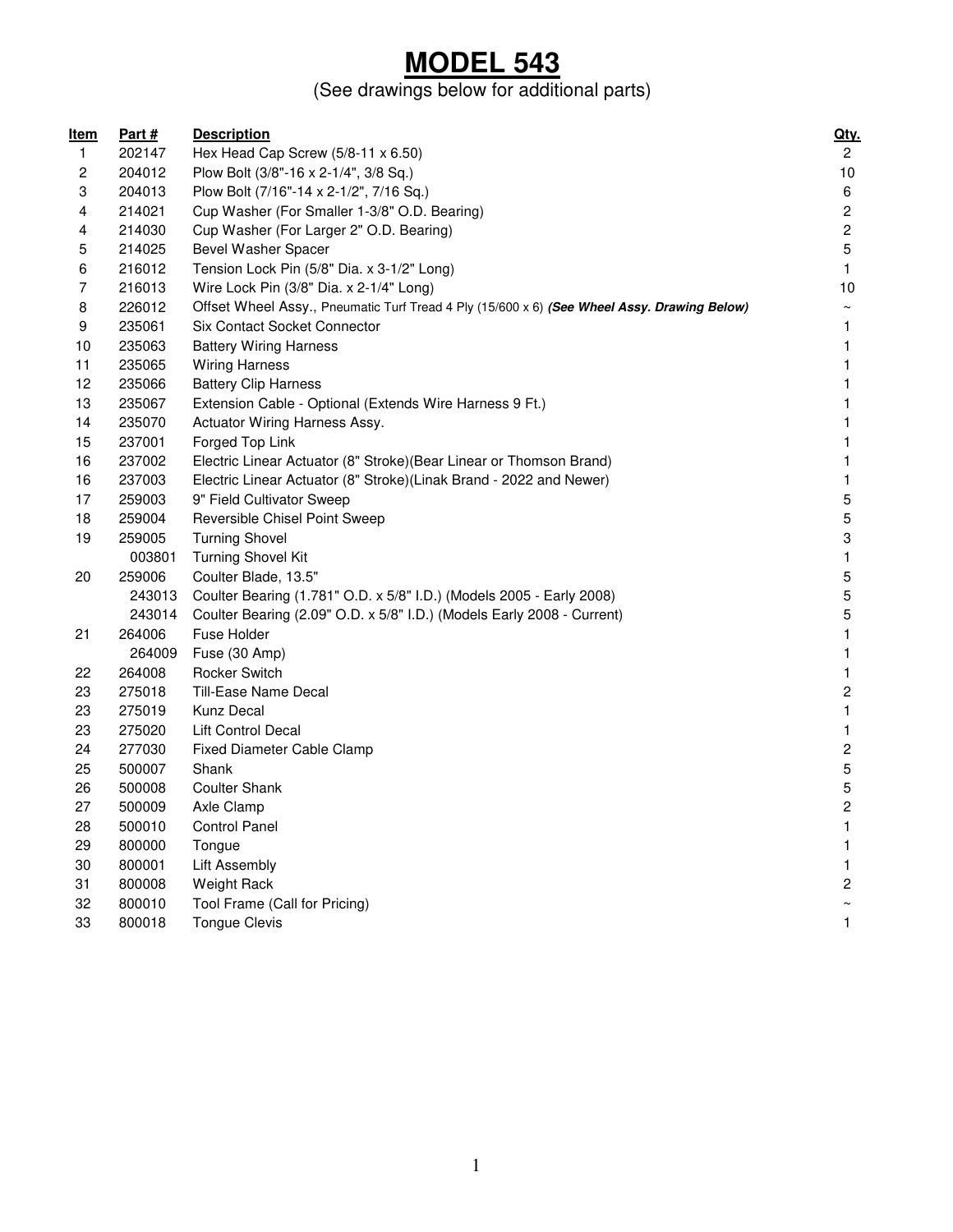# **PARTS DRAWING FOR MODEL 543**

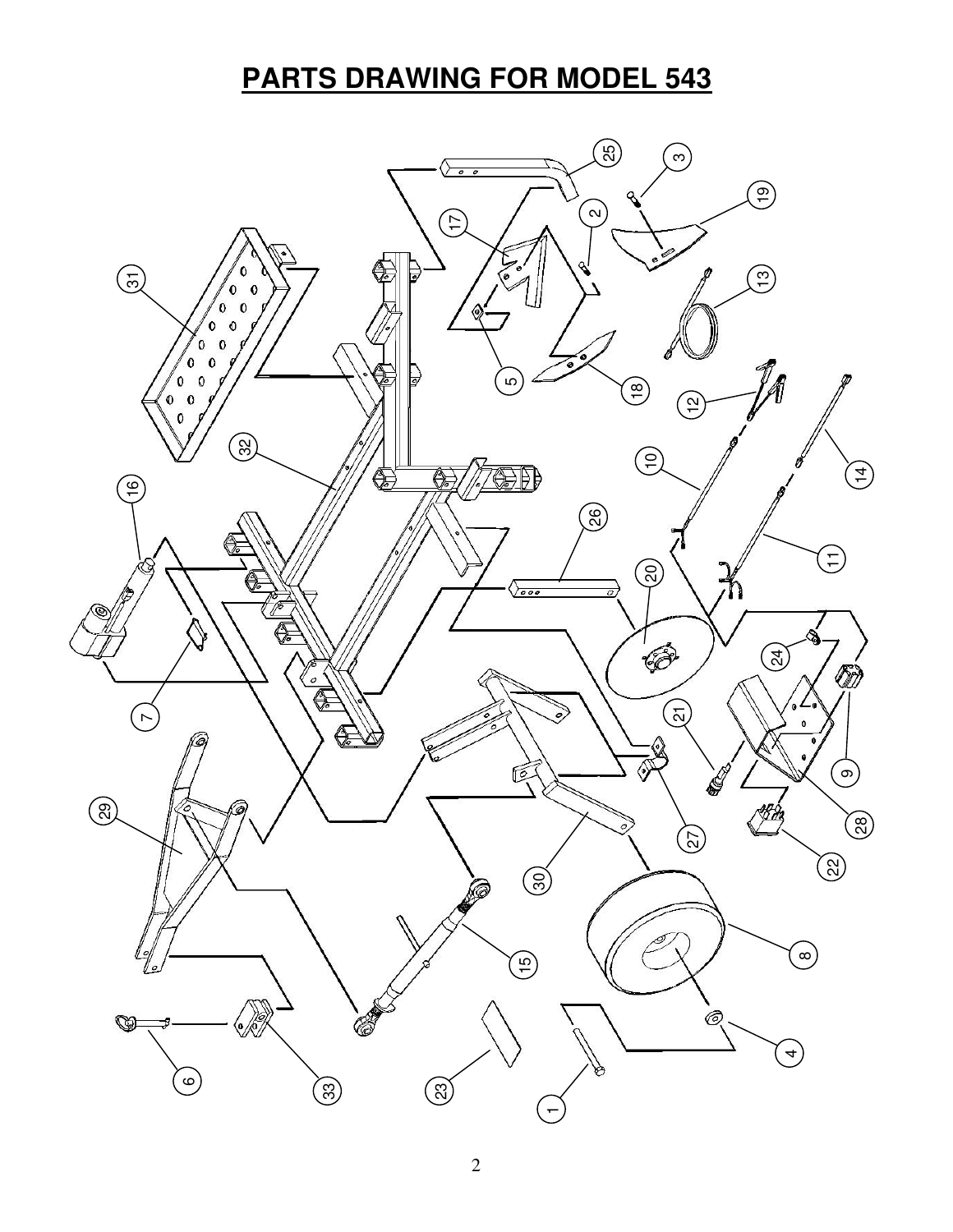# **WHEEL ASSEMBLY AND MOUNTING PARTS**



| <u>ltem</u>    | Part#  | <b>Description</b>                                                            | Qty.   |
|----------------|--------|-------------------------------------------------------------------------------|--------|
| $\mathbf{1}$   | 202147 | Hex Head Bolt 5/8" x 6.5"                                                     | 2      |
| $\overline{2}$ | 212013 | Hex Nut - 5/8"                                                                | 2      |
| 3              | 214018 | Machinery Washer 5/8" I.D. x 1" O.D.                                          | 4      |
| 4              | 214020 | Lock Washer - 5/8"                                                            | 2      |
| 5              | 214021 | Cup Washer                                                                    | 2      |
| 6              | 226003 | Offset Wheel Assy. (15/600 x 6, 4 Ply Turf) (Replace with 226012 - See Below) | $\sim$ |
|                | 226006 | Tire - Replacement $(15/600 \times 6, 4 \text{ Ply Turf})$                    | 2      |
|                | 243007 | Precision Sealed Wheel Bearings (1-3/8" O.D. x 5/8" I.D.)                     | 4      |
|                | 600301 | <b>Wheel Bearing Spacer</b>                                                   | 2      |
|                |        |                                                                               |        |



| <u>Item</u> | Part#  | <b>Description</b>                                                                       | Qty. |
|-------------|--------|------------------------------------------------------------------------------------------|------|
|             | 202147 | Hex Head Bolt $5/8" \times 6.5"$                                                         | 2    |
| 2           | 212013 | Hex Nut - 5/8"                                                                           | 2    |
| 3           | 214020 | Lock Washer - 5/8"                                                                       | 2    |
| 4           | 214029 | Standard Flat Washer - 5/8"                                                              | 2    |
| 5           | 214030 | Cup Washer                                                                               | 2    |
| 6           | 226012 | Offset Wheel Assy. (15/600 x 6, 4 Ply Turf) (Includes Tire, Rim, Bearing & Spanner Tube) | 2    |
|             | 226006 | Tire - Replacement $(15/600 \times 6, 4$ Ply Turf)                                       | 2    |
|             | 243015 | Precision Sealed Wheel Bearings (2" O.D. x 1" I.D.)                                      | 4    |
|             | 600308 | Spanner Tube                                                                             | 2    |